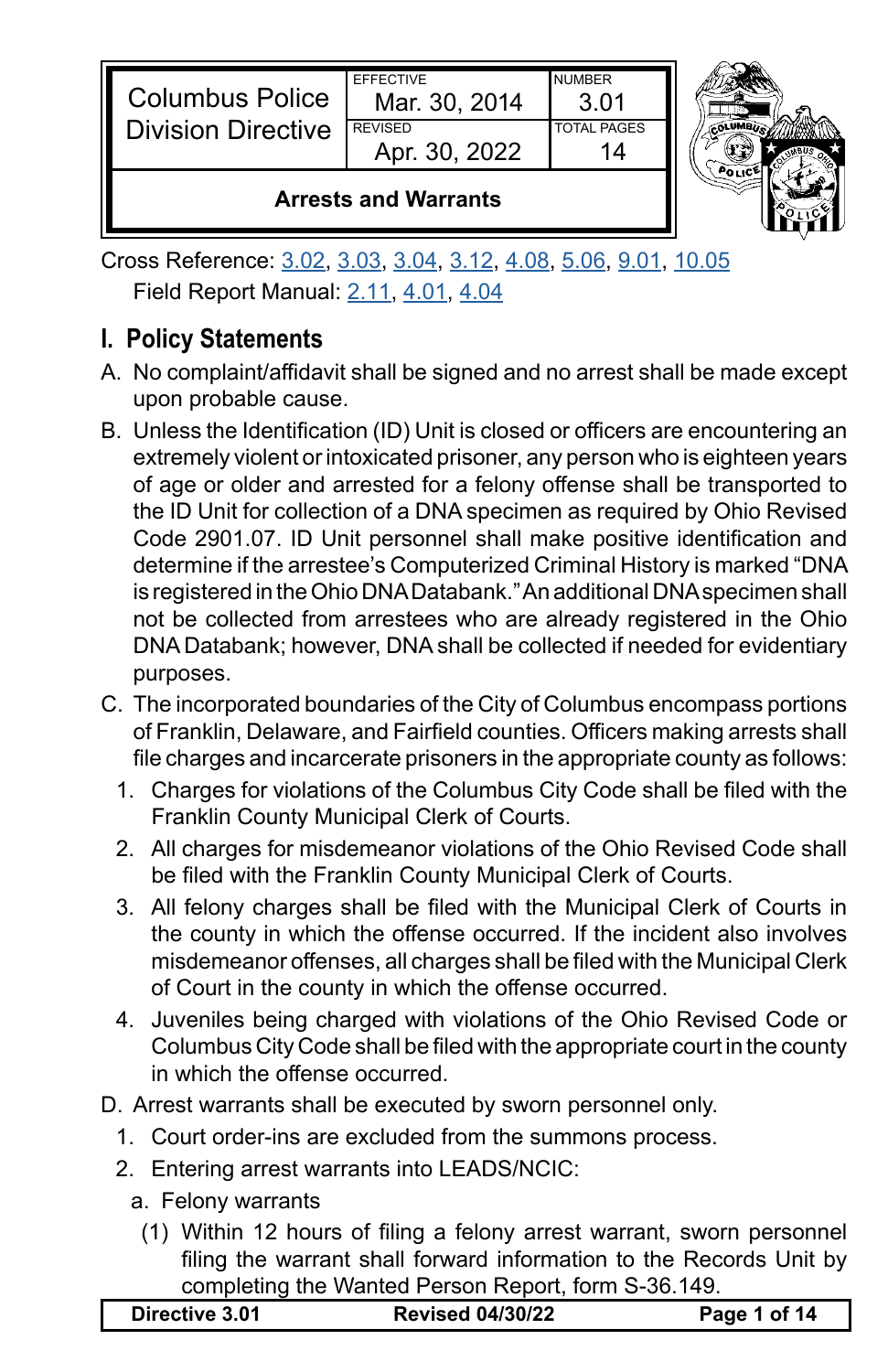- (2) *F*elony warrants shall be entered into LEADS/NCIC by Records Unit personnel using the following pickup range guidelines:
	- (a) *W*arrants charging suspects with F1, F2, or F3 offenses shall be entered into NCIC for nationwide pickup.
	- (b) *W*arrantschargingsuspectswithF4crimesagainstpersonsoffenses shall be entered into NCIC for nationwide pickup.
	- (c) Warrants charging suspects with F5 crimes against persons offenses shall be entered into NCIC for nationwide pickup, but with an extradition limitation placed in the miscellaneous field of the record.
	- (d) *W*arrants charging suspects with F4 and F5 crimes against property offenses shall be entered into LEADS for statewide pickup.
- (3) If a request is made to extend the pickup range, the investigating officer's supervisor shall review the mitigating circumstances, note the reason on the approved Wanted Person Report form, and sign the report.
- b. Misdemeanor warrants
	- (1) If the filing officer determines the warrant should be entered into LEADS/NCIC based upon the seriousness of the offense and potential for physical harm to the victim or others, the officer shall contact a supervisor or the appropriate investigative unit for approval.
	- (2) Unless otherwise approved by a unit supervisor, no warrant shall be entered into LEADS/NCIC unless the penalty for the offense charged is a misdemeanor of the first degree.
	- (3) Warrants shall be entered for statewide pickup.
	- (4) A Wanted Person Report form shall be completed and delivered with *related* report*s* to the Records Unit for entry into the system.
- c. All warrants for domestic violence and protection orders shall be entered into LEADS/NCIC by Records Unit personnel.
- *d.* Validation Audits of Warrants Entered into LEADS/NCIC
	- (1) Upon auditing a warrant entered into LEADS/NCIC, the Records Support Unit shall complete and forward the LEADS/NCIC Validation Audit form, S-36.134, to the sergeant of the unit that issued the warrant.
	- (2) The sergeant of the unit that *issued* the warrant shall ensure the LEADS/NCIC Validation Audit form is completed and forwarded to the Records Support Unit by the listed due date.

### *3. Non-Violent Misdemeanor Warrants*

- a. A summons shall be requested in lieu of arrest for non-violent misdemeanor warrants for Franklin County Municipal Court (FCMC) cases. This excludes:
	- (1) *O*ffenses of violence;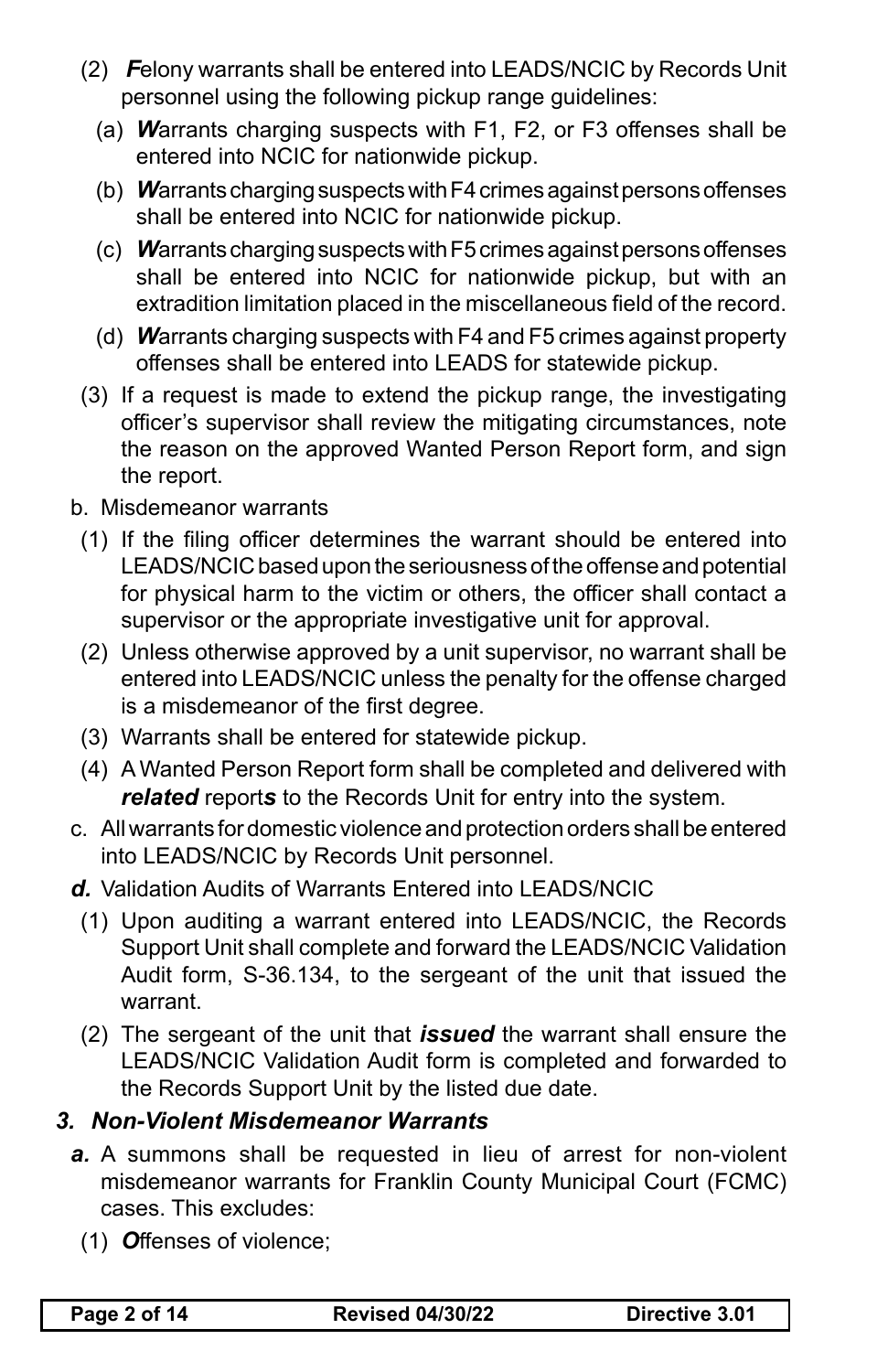- (2) *S*ex offenses;
- (3) *W*eapons offenses; or
- (4) *M*ultiple OVI offenders.
- *b.* Sworn *personnel* shall consider an arrest *for non-violent misdemeanor warrants for FCMC cases* if any of the following apply:
- (1) Individuals are displaying persistent violent orturbulent behavior after reasonable warning to desist.
- (2) Offenders are unable to care for themselves due to a mental or physical condition.
- (3) Individuals have existing warrants for similar events or a history of non-appearance.
- (4) Prostitution-related offenses are involved.
- (5) There are exigent circumstances.
- *4.* Foreign warrants
	- a. Any unit receiving warrants and/or requests to serve warrants from foreign jurisdictions shall forward the information to theRecords*Unit* for filing and shall, as appropriate, forward the information to the applicable enforcement unit for service.
	- b. Records Unit personnel shall forward a copy of all foreign felony warrants to the Fugitive Officer in the Court Liaision Unit.
	- c. No attempt shall be made to serve a foreign warrant until confirmation is received from the originating agency stating that they will extradite if an arrest is made.
	- d. All foreign warrants shall be verified before an arrest is made.
	- e. Records Management Bureau personnel shall:
	- (1) Notify the originating agency via teletype when a foreign warrant is served.
	- (2) Fax or teletype a copy of the detainer to the appropriate county jail when a person arrested on a foreign warrant is to be incarcerated.
	- (3) Upon request, notify the originating agency when an arrest could not be made. The notification shall include details of the service attempt.
- **5.** Restricted hours for serving misdemeanor warrants

 Officers should not attempt to serve non-violent misdemeanor arrest warrants at private residences between the hours of 11:00 p.m. and 6:00 a.m. unless the wanted person has avoided service during normal hours.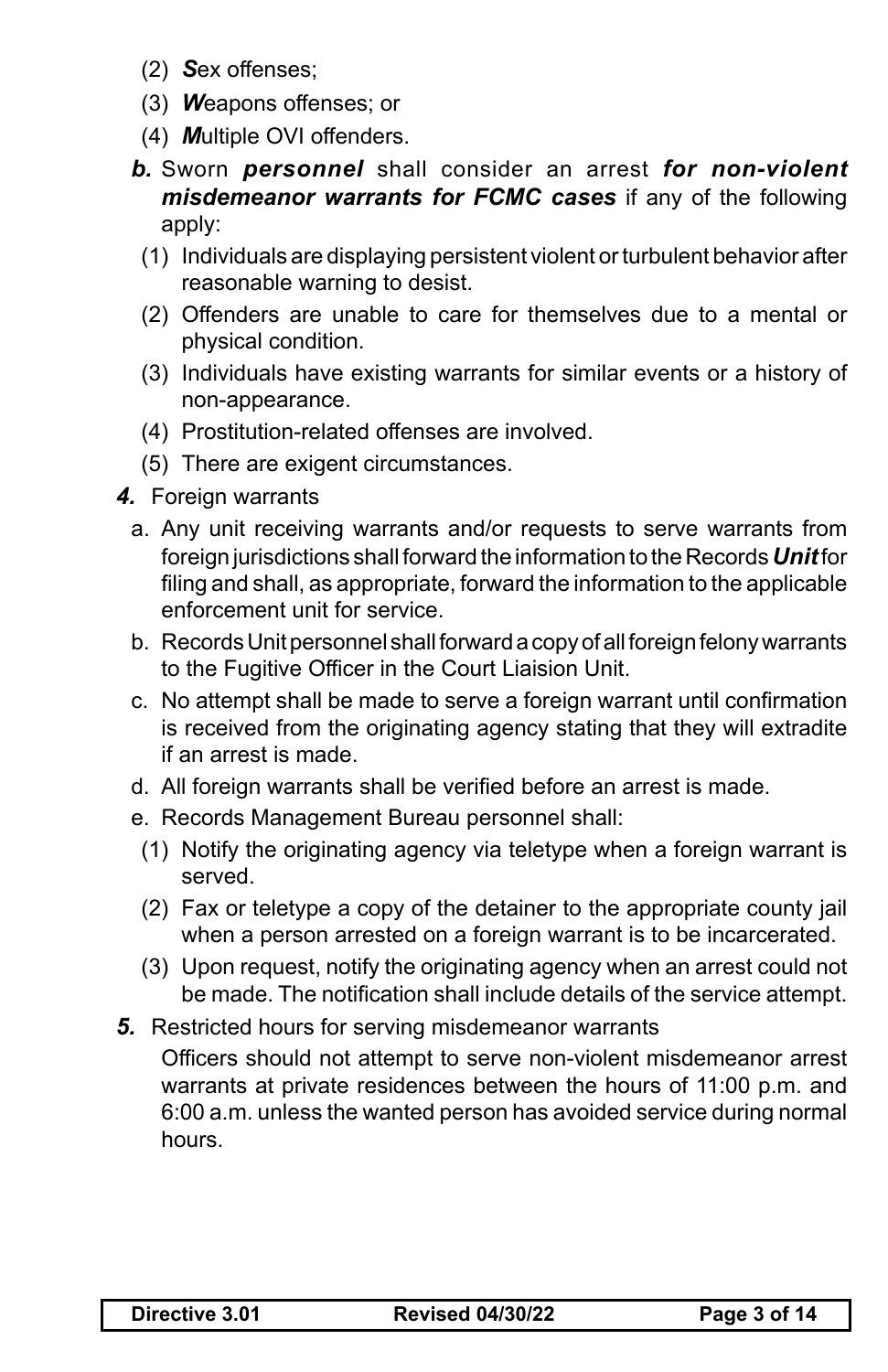- E. Officers shall not arrest an individual for a misdemeanor offense without a warrant unless sworn personnel witnessed the alleged offense occur (M1- M4), the individual committed a minor misdemeanor and one of the arrest exceptions are met (refer to the "Summons and Misdemeanor Citations" directive), or there is probable cause to believe the individual committed any of the following specific offenses under the Ohio Revised Code:
	- 1. Offense of Violence (2901.01 defined)
	- 2. Criminal Child Enticement (2905.05)
	- 3. Public Indecency (2907.09)
	- 4. Domestic Violence (2919.25)
	- 5. Violation of a Protection Order (2919.27)
	- 6. Menacing by Stalking (2903.211)
	- 7. Aggravated Trespassing (2911.211)
	- 8. Theft Offense (2913.01 defined)
	- 9. Felony Drug Abuse Offense (2925.01 defined)
	- 10. OVI (4511.19 & 4506.15)
- *F. Requesting a summons be issued in lieu of an arrest for nonviolent misdemeanors is the preferred course of action when the identity of the violator is known or can be determined and the violator's appearance in court is reasonably assured. However, sworn personnel may use discretion to arrest and slate or issue a summons to an individual for non-violent misdemeanor offenses when warranted based on the totality of the circumstances. Refer to the "Summons and Misdemeanor Citations" directive.*
- *G. The presumption will be personal recognizance without arraignment for a non-violent misdemeanor. Sworn personnel who wish to request a cash bail be set shall seek supervisory approval to contact the duty judge and, upon approval, shall contact the duty judge prior to slating the individual.*
- **H.** Multiple Charges Arising From the Same Incident
	- 1. Prisoners shall be slated on all charges, including minor misdemeanors, provided one of the four exceptions applies. Refer to the "Summons and Misdemeanor Citations" directive.
	- 2. When there is an arrestable offense or a warrant, prisoners should be slated on all charges, including new charges. Do not arrest on some charges and summons on others.
	- 3. One officer shall sign all affidavits.
- *I. Sworn personnel should process non-violent felonies by requesting a direct indictment when possible. Officers should slate individuals for felonies of violence, felony gun cases, and felony sex offenses.*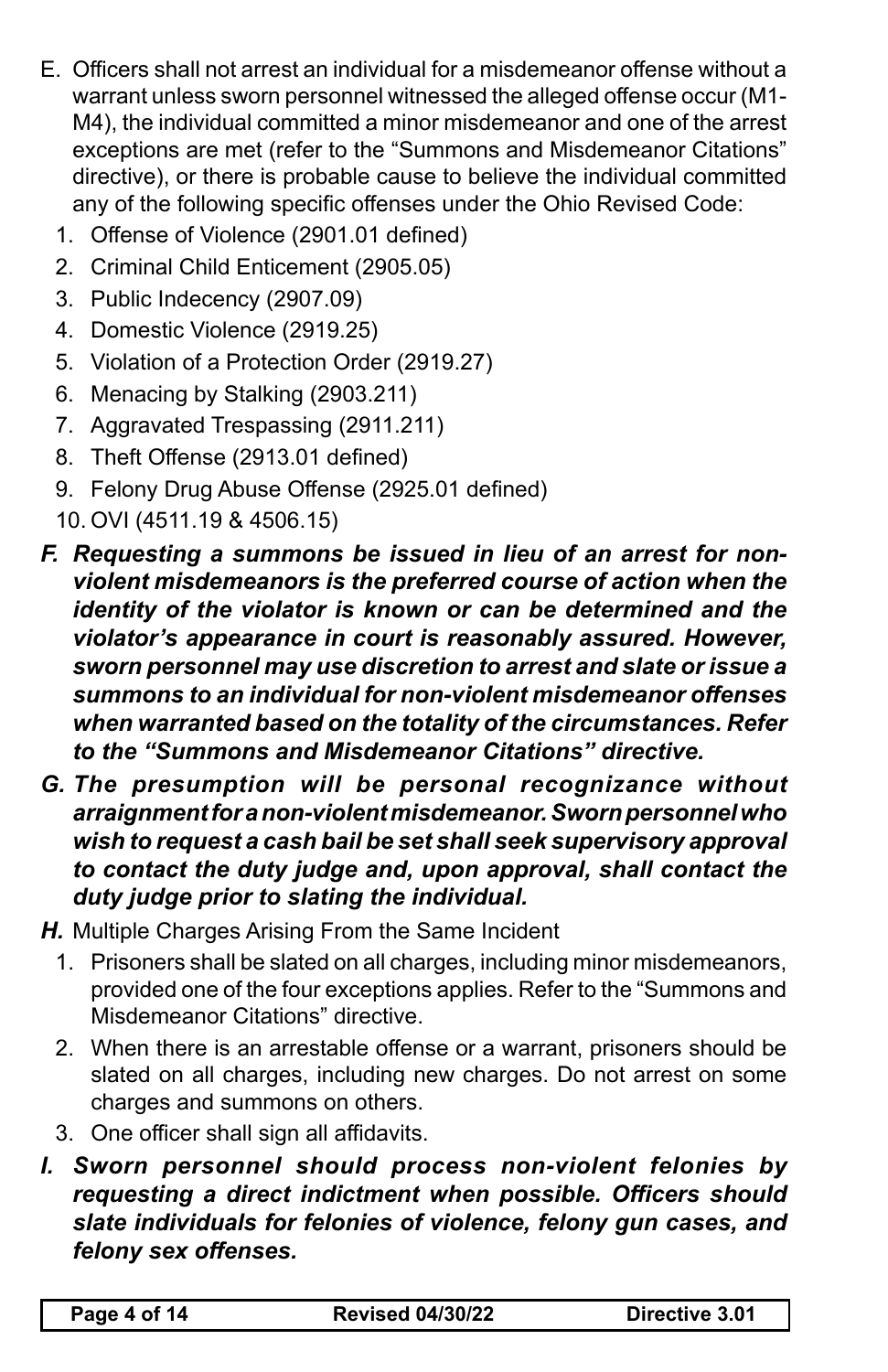- **J.** Arrest or Detention by Private Citizens
	- 1. When there is probable cause to believe a felony has been committed, any person may arrest and detain the person believed to have committed the offense until a warrant can be obtained.
	- 2. Private citizens, including security guards, do not have a right to make arrests for misdemeanors except under the following circumstances:
		- a. Store employees or agents may detain a person whom they have probable cause to believe committed a theft of merchandise.
		- b. Employees or agents of a library or museum may detain a person whom they have probable cause to believe has tampered with property of the library or museum or committed a theft of such property.
- **K.** Charges Filed by Citizens
	- 1. A citizen wishing to file charges against a person in police custody must accompany or follow the transporting officers to the appropriate filing location.
	- 2. A citizen wishing to file charges in Franklin County against a person who is not in police custody must obtain approval from a prosecutor or a sworn supervisor.
		- a. Sworn supervisors may complete the "Request for Warrant" section on the back of the white copy of the complaint/warrant.
		- b. The citizen must then report to the Franklin County Municipal Clerk of Courts Office to have the warrant issued.
	- 3. A citizen wishing to file charges in Delaware or Fairfield County against a person not in police custody must go to the appropriate prosecutor for approval to file the charges.
- *L.* Foreign Nationals
	- 1. Sworn personnel shall promptly advise imprisoned, arrested, or detained foreign nationals of their right to communicate with their nation's consulate and to request that the consulate be informed of their imprisonment, arrest, or detention. In some cases, the nearest consular officials must be notified of the arrest or detention of a foreign national, regardless of the foreign national's wishes. Communications personnel maintain a list of mandatory notification countries and jurisdictions.
		- a. Sworn personnel shall contact Communications personnel for telephone numbers and the specific procedures to be followed and shall check the appropriate box on the Arrest Information, form U-10.100.
		- b. If notification is required, sworn personnel shall coordinate consular notification and enter the corresponding information on the Arrest Information form.
	- 2. Sworn personnel coming into contact with an individual claiming diplomatic immunity shall contact Communications personnel for specific procedures to be followed.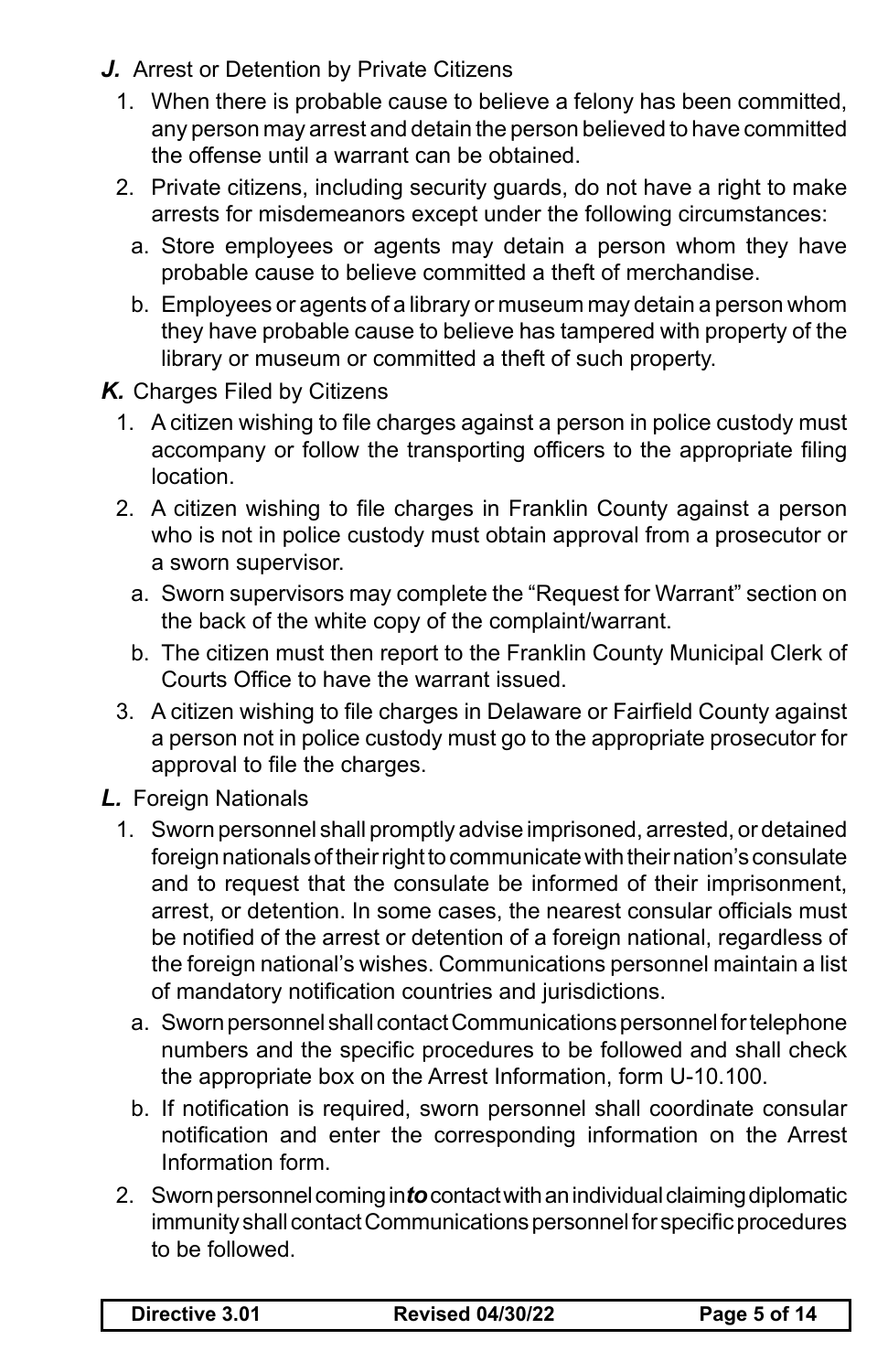- 3. *Sworn* personnel shall not arrest or detain persons based solely on immigration status or for Immigration and Customs Enforcement (ICE) unless a warrant exists or a criminal violation was observed.
- 4. Sworn personnel arresting a suspected illegal immigrant shall fax the Arrest Information form to the Detention and Removal Office (DRO) within the ICE office. The fax number for DRO is (614) 469-5100.
	- a. During regular business hours, questions regarding this process may be directed to the DRO at (614) 469-2900.
	- b. After business hours, if sworn personnel believe the suspected illegal immigrant may be released prior to the next business day, personnel may telephone the DRO at (614) 332-7986 to notify the on-duty agent.

*M.* Handcuffs and Restraints

- 1. All prisoners shall be handcuffed prior to transport, with their hands behind their backs, unless there is justification to do otherwise. Handcuffs shall be gapped and double-locked as soon as reasonably possible.
- 2. If there is reason to believe that handcuffing the prisoner behind the back is likely to aggravate a current injury or cause unnecessary injury due to the prisoner's physical condition, other methods of restraint should be used, for example, handcuffing in front and in conjunction with the appropriate leg restraints, including the hobble strap.
- 3. In order to prevent injuries to officers, prisoners, and others, it may be necessary to further restrain violent or combative individuals by the use of leg restraints.
- 4. No prisoner shall be restrained or held in a manner which prevents straightening the abdomen or in a manner which forces the prisoner to remain in a face-down position.
- 5. The method of restraint commonly known as "hog-tying" is prohibited.
- 6. Officers shall monitor prisoners for symptoms of illness or overdose, including sudden inactivity, labored breathing, profuse sweating, pallid skin, racing pulse, and seizures, and shall immediately obtain medical assistance when observing such symptoms.
- *N.* Sick/Injured Prisoners
	- 1. Officers shall notify a supervisor when a prisoner has sustained a recent injury or is being admitted into a medical facility.
	- 2. Officers shall note all injuries to prisoners on the Arrest Information form.
	- 3. Officers with a prisoner needing medical attention should:
		- a. Release the prisoner on a summons if the criteria established in the "Summons and Misdemeanor Citations" directive are met.
		- b. CompleteaPrisonerHospitalTransportReportandattach*it* totheArrest Information form. Provide the report number to hospital personnel.
		- c. Make contact with medical personnel and advise that the prisoner may be in need of medical attention, but they are no longer in custody.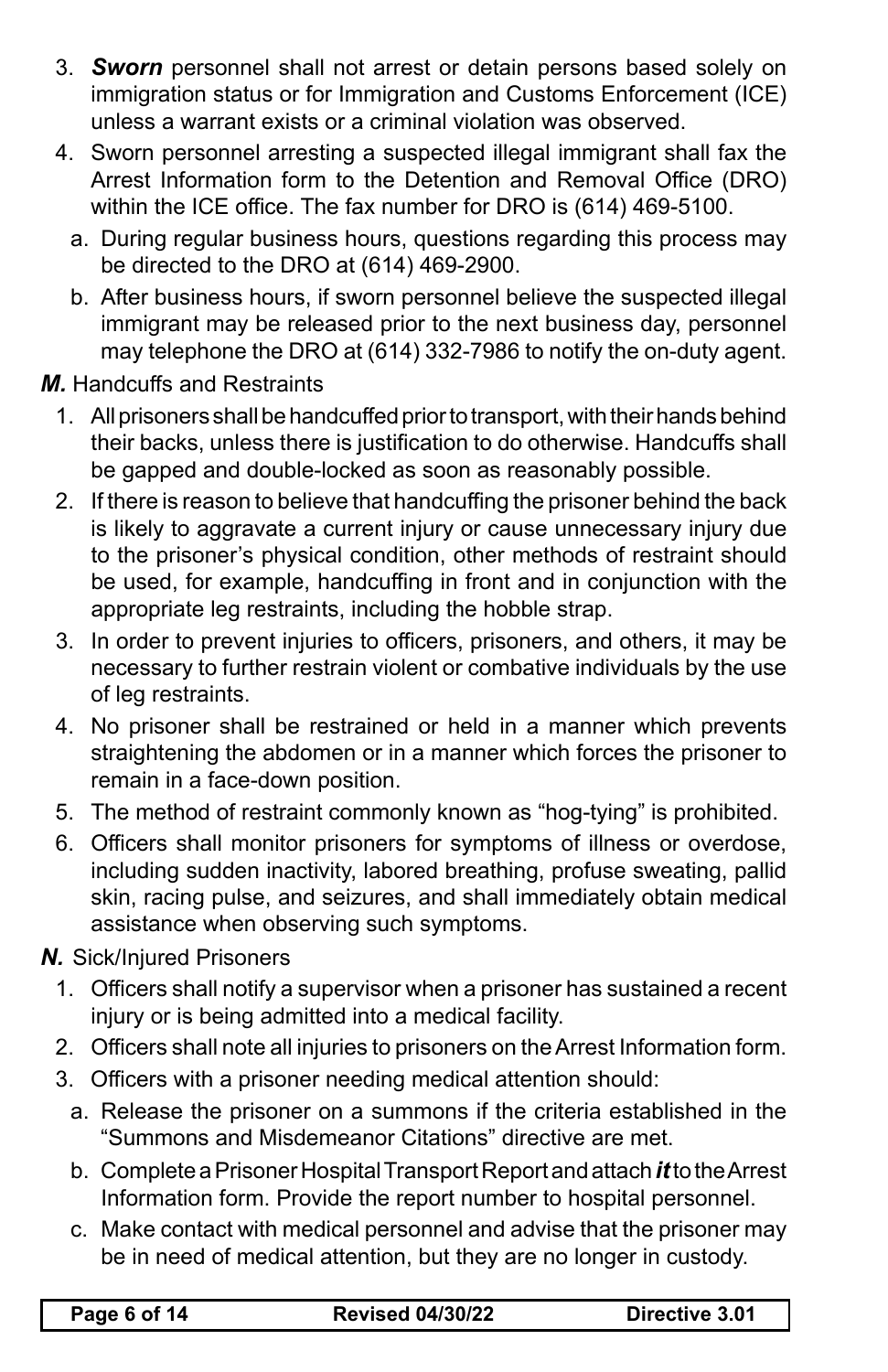*O.* Identification Processing

- 1. ID Unit personnel shall process persons who are under arrest and persons whose identity is unknown.
- 2. In order to adequately document the identity of felons and certain misdemeanants, the following offenders shall be processed through the ID Unit:
	- a. Offenders charged with any of the following:
		- (1) Felony
		- (2) Theft offense
		- (3) Vice or narcotics offense
		- (4) Obscenity or sex offense
		- (5) Weapons offense
		- (6) Crime of violence
		- (7) Out of state warrant/detainer
		- (8) Crime constituting a misdemeanor on the first offense and a felony on subsequent offenses
	- b. Offenders slated under an arrestable state citation code.
	- c. Offenders who cannot or will not provide adequate proof of identity.
	- d. Offenders arrested on a warrant who deny they are the person named in the warrant.
	- e. Adults suspected of a crime who consent to being fingerprinted at the officer's request.
	- Note: Juvenile offenders cannot be fingerprinted or photographed without a qualifying charge except by court order.
- 3. Sworn personnel shall transport all offenders being slated through the ID Unit to obtain a CPD ID#, if one is not already on file or if the offender's appearance has changed substantially from the current photo.
- Note: If any of the criteria in I,*O*,2 apply, the offender shall be transported through the ID Unit regardless of an existing CPD ID#.
- 4. Prisoners will only be permitted in the ID Unit waiting and processing rooms.
- 5. Sworn personnel shall transport prisoners directly to jail when the ID Unit is closed, when encountering extremely violent or intoxicated prisoners who present a substantial risk of harm to ID Unit personnel, or when directed by a sworn supervisor.
	- a. Transporting personnel shall notify jail personnel of the circumstances and request that a complete ID check be performed before the prisoner is released.The prisoner must be charged with a violation of a municipal ordinance to be fingerprinted by jail personnel(a judge will have to order the prisoner to submit to fingerprinting pursuant to the Ohio Revised Code).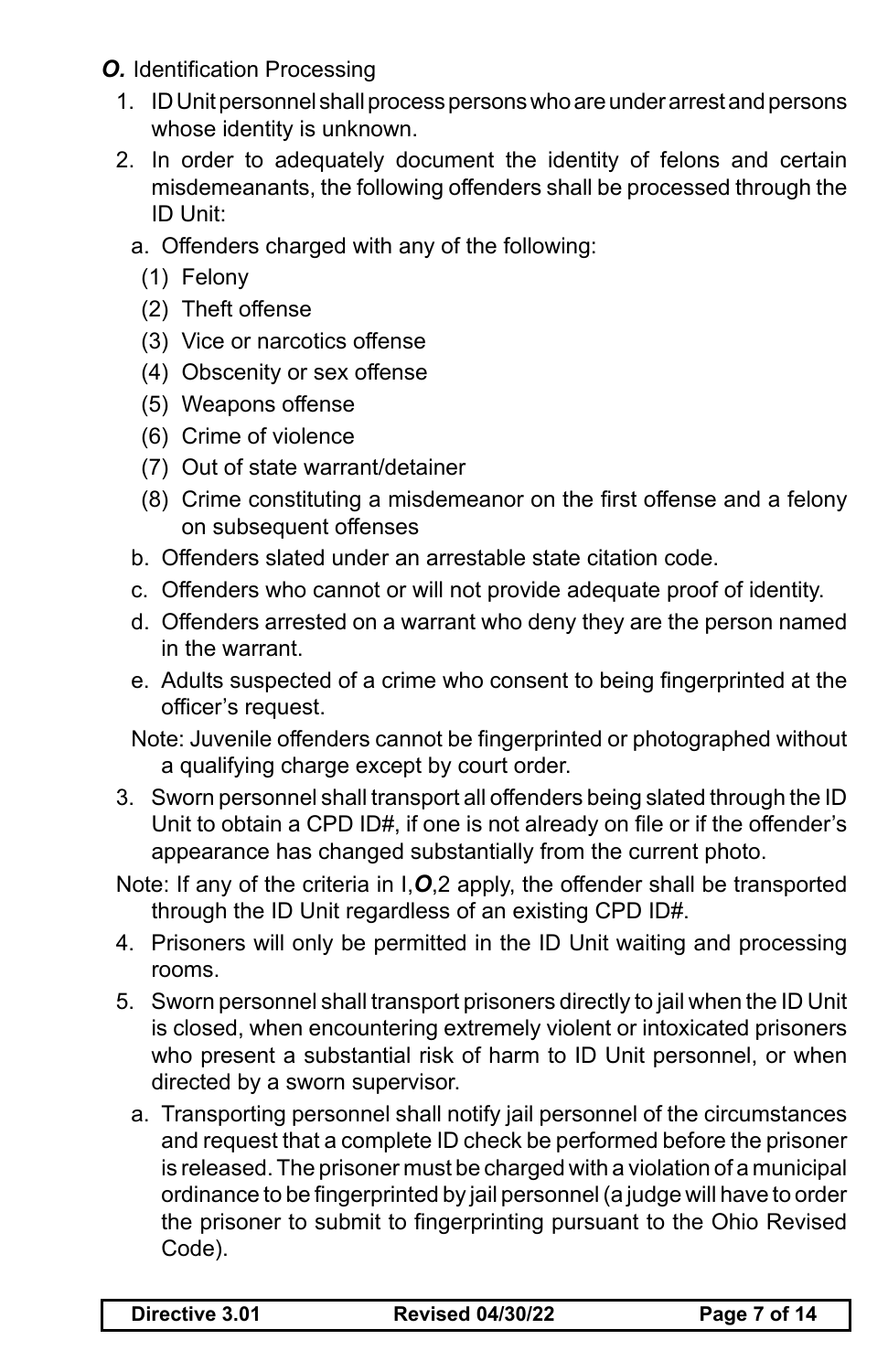- b. Transporting personnel shall ensure the reason a DNA sample was not taken is listed on the Arrest Information form. The Arrest Information form shall be faxed to the ID Unit for further processing.
- c. ID Unit personnel shall follow up with jail personnel to ensure the prisoner is processed and DNA collected if needed.
- 6. Sworn personnel shall not process offenders cited only for minor misdemeanors through the ID Unit unless an exception for arrest is utilized.

## **II. Procedures**

#### A. *General* Arrest *Procedures*

- 1. Complete an electronic case report and Arrest Information form.
	- a. List the arresting officer's first initial and last name. If the arresting officer has testimony necessary to the prosecution of the court case, check the subpoena box. The expected testimony of the arresting officer must be clearly listed in the narrative on the Arrest Information form.
	- b. The listed arresting officer should conduct all searches and evidencegathering tasks required by the arrest unless completing these tasks would be detrimental to the arrest, for example, time limits on OVIs or the involvement of CSSU or other units.
	- c. List police and civilian witnesses in the witness section. Their expected testimony shall be listed in the narrative section. Failure to list and explain the expected testimony on the Arrest Information form may result in a subpoena not being issued.
	- d. List the probable cause and all facts leading to the arrest on the Arrest Information form.
- 2. If the person is slated:
	- a. Refer to the "Transport and Slating" directive, and
	- b. Prior to the end of the tour in which the arrest was made:
	- (1) Complete an electronic report documenting the arrest, and
	- (2) Complete an electronic Arrest Information form.
	- c. When an arrest is made outside of regular duty (such as special duty), ensure an electronic report and electronic Arrest Information form are completed either by responding on-duty personnel or upon return to regular duty, but not to exceed three days afterthe arrest.Slating officers should obtain a hard copy of the original Arrest Information form and forward the copy to the arresting officer for use with electronic entry.
- 3. Execute arrest warrants by signing in the appropriate area.
- 4. Review of arrest paperwork
	- a. Officers
		- (1) Prior to slating or filing charges at the Clerk of Courts Office, ensure that all arrest paperwork is reviewed by a sworn Division supervisor.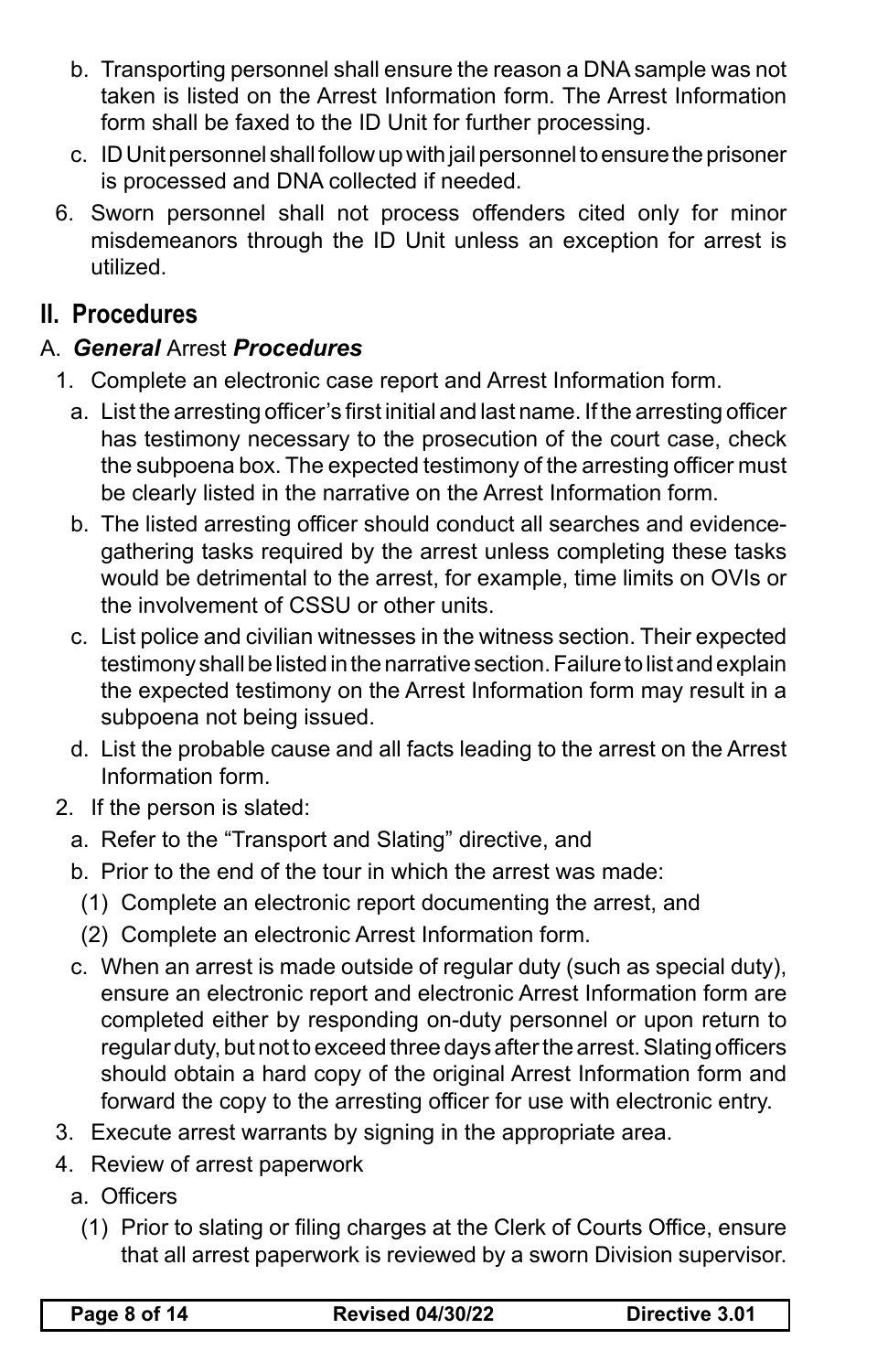- (2) When issuing a summons during regular duty, ensure that all arrest paperwork is reviewed by a sworn Division supervisor prior to the end of the shift. Refer to the "Summons and Misdemeanor Citations" directive.
- (3) When issuing a summons during special duty, ensure that all arrest paperwork is reviewed by a sworn Division supervisor upon return to regular duty, but not to exceed three days. Refer to the "Summons and Misdemeanor Citations" directive.
- b. Supervisor
- (1) Review the Arrest Information form to ensure:
	- (a) Probable cause exists to effect the arrest.
	- (b) The proper criminal/traffic charges are used.
	- (c) All appropriate witnesses and/or sworn personnel are listed and their expected testimony is listed in the narrative.
	- (d) The witnesses and/or sworn personnel listed to be subpoenaed are necessary to the case.
	- (e) All pertinent information, listing elements of each crime, is included and appropriate boxes are checked.
	- (f) Address any other concerns regarding the arrest and/or Division policy.
- (2) Approve the Arrest Information form after all criteria listed above have been met, and sign and/or enter your IBM number on the Arrest Information form to indicate approval.
- (3) Complete the appropriate supervisory reviews of any electronic reports.
- B. On-View Arrests
	- 1. Complete *the appropriate reports as outlined in Section II,A and*  any probable cause affidavit(s) required by the Clerk of Courts in the county where the arrest is processed.
	- 2. Charges filed in Franklin County:
		- a. Complete the criminal affidavit and swear to it at the Clerk of Courts Office, to a Notary Public, or to another police officer who has completed a course of in-service training on the administration of oaths and the acknowledgment of documents.
		- b. Take all affidavits arising out of the same incident to the Clerk of Courts to be assigned a case number.
	- 3. Charges filed in Delaware County:
		- a. During normal business hours, process the affidavits at the Delaware County Jail located north of the City of Delaware *and* enter through the sallyport located at the rear of the building. The sallyport is monitored by closed-circuit cameras.
		- Note: Processing of affidavits is completed by computer and the Delaware County Sheriff's Office will provide assistance.

| <b>Revised 04/30/22</b><br>Directive 3.01 | Page 9 of 14 |
|-------------------------------------------|--------------|
|-------------------------------------------|--------------|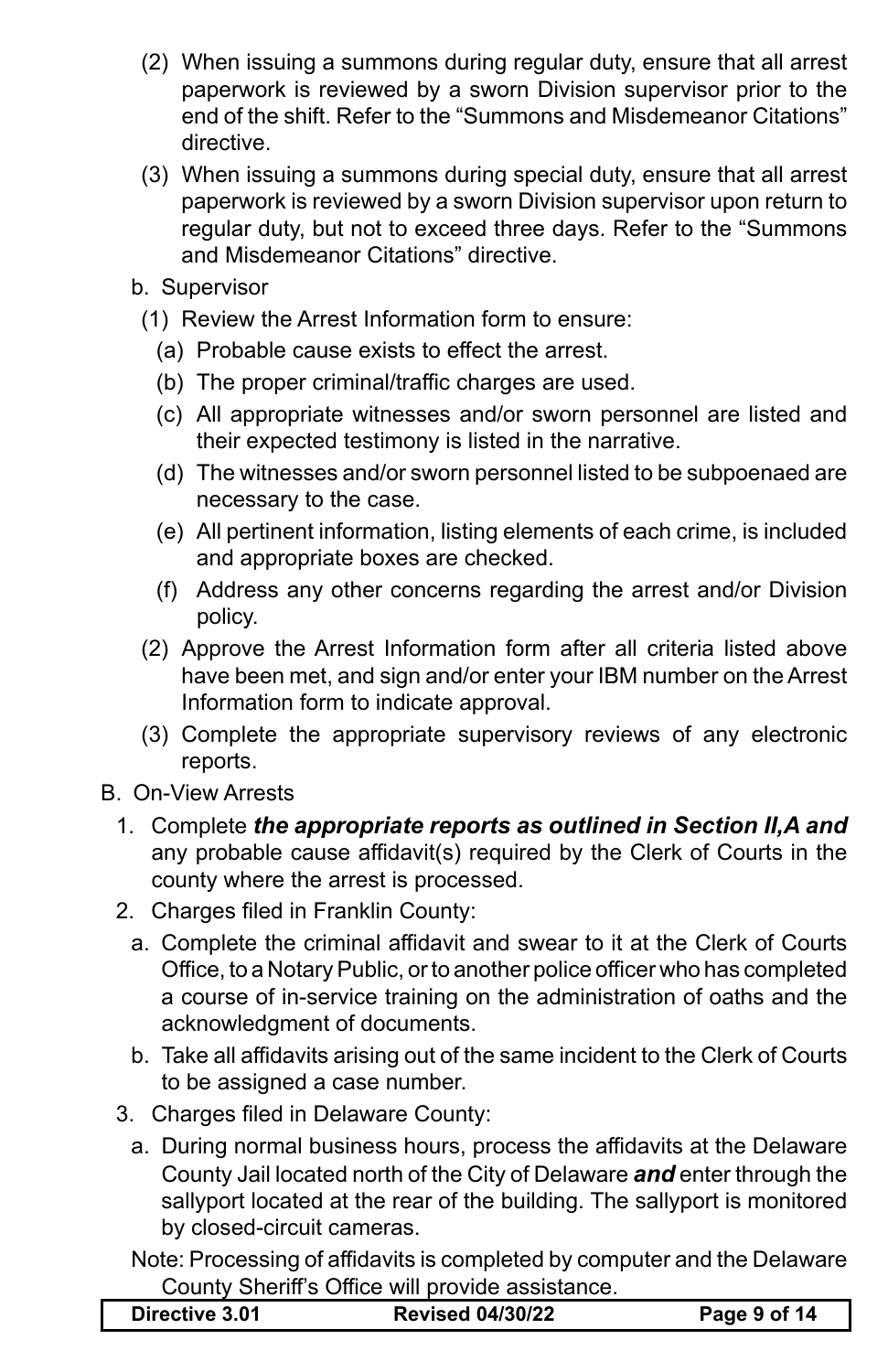- b. Outside normal business hours, secure the prisoner at the jail and then request that a Delaware County Sheriff's Deputy meet you at the jail to assist with processing the affidavits.
- 4. Charges filed in Fairfield County:
	- a. Process the affidavits at the Fairfield County Jail.
	- b. Refer to the "Transport and Slating" directive.
- *C.* Weapons-Based Arrests
	- 1. If an arrest is made for any weapons-based felony or for a misdemeanor possession of a defaced firearm, contact Gun Crimes Unit (GCU) personnel through the Investigative Duty Desk.
		- a. GCU personnel shall process the investigation.
		- b. The decision to forward the investigation to another unit may be made by the GCU Sergeant.

### *D. Post-Conviction No Contact Order (NCO) Arrests*

- *1. Determine if it is appropriate to arrest an individual when there is probable cause to believe that the individual has violated a provision of a Post-Conviction NCO.*
- *2. Verify the existence of the Post-Conviction NCO through the Records Unit.*
- *3. If no arrest is made, complete a Miscellaneous Offense Report and refer the victim to contact the appropriate probation department.*
	- *a. For Franklin County:*

*Email a copy of the report and any other associated paperwork to the Municipal Court Probation Department at ProbationNCOLE@fcmcclerk.com.*

- *4. If an arrest is made:*
	- *a. Complete a Miscellaneous Offense Report and Arrest Information form. Do not complete a Probable Cause Affidavit or criminal complaint.*
	- *b. Inform the appropriate probation department of the arrest.* 
		- *(1) For Franklin County:*
			- *(a) Call the Clerk of Courts Office at (614) 645-4604 to request an order-in warrant under the arrestee's probation case number. A copy of the warrant will be sent to the jail for slating.*
			- *(b) Email a copy of the Arrest Information form and any other associated paperwork to the Municipal Court Probation Department at ProbationNCOLE@fcmcclerk.com.*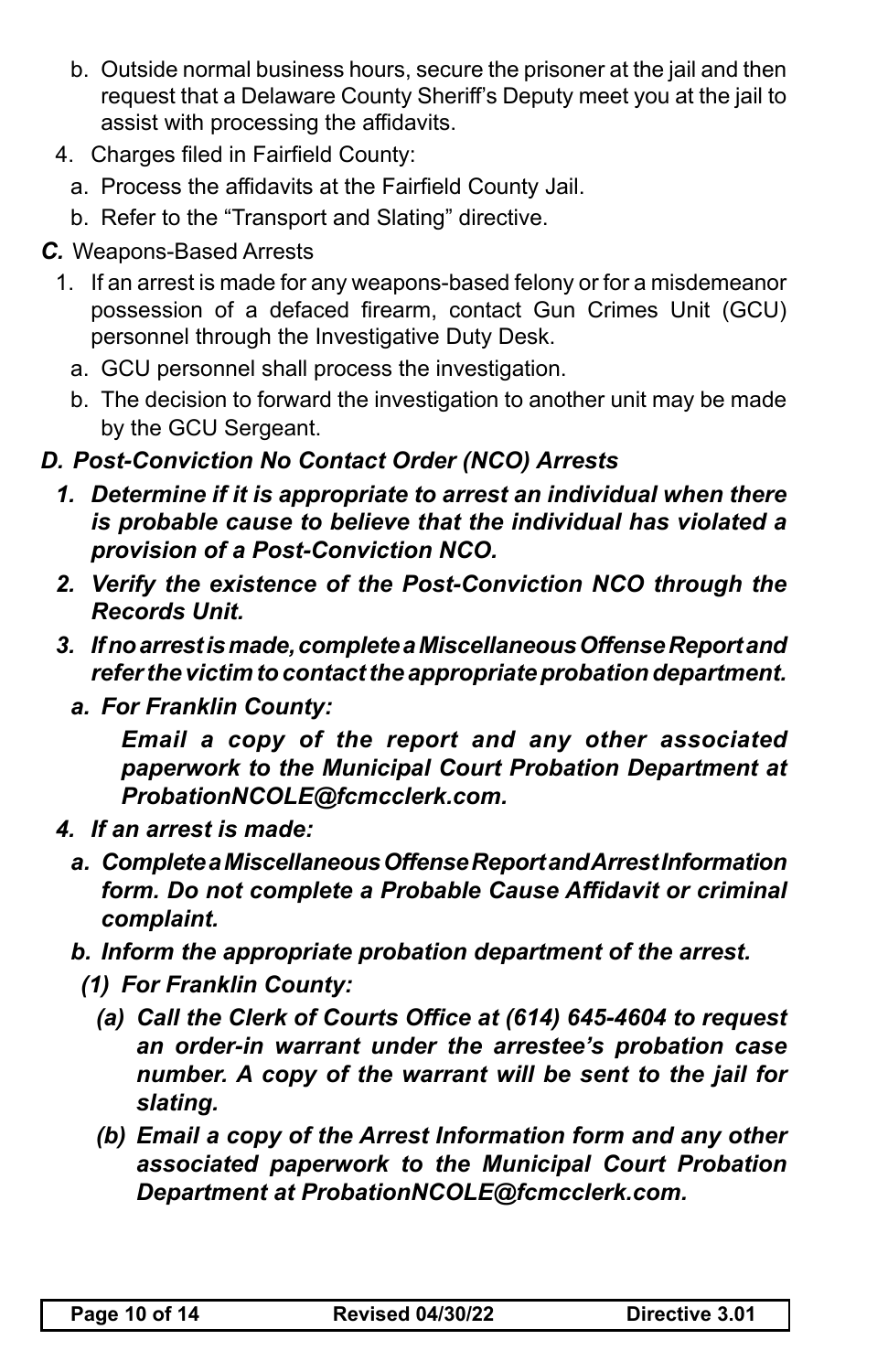- *(2) For Delaware County, contact the Chief Probation Officer via communications personnel or at the phone number listed on the Police Phone Directory.*
- *(3) For all other counties, email a copy of the Arrest Information form and any other associated paperwork to CourtLiaison@ columbuspolice.org prior to the end of your shift.* 
	- *(a) The subject of the email should state that it is an arrest for an Post-Conviction NCO violation and include the court that issued the NCO, for example, "NCO Violation Arrest – Franklin County Municipal Court."*
	- *(b) The Court Liaison Unit will make the required notification to the appropriate probation department.*
- *E.* Arrests on Warrants
	- 1. Follow applicable procedures established in Section*s II,A and* II,B.
	- 2. Verify all arrest warrants.
	- Note: Verification of arrest warrants should not be conducted within the hearing range of individuals who have not been searched.
	- 3. Escort a person wanted on an order-in issued by the Franklin County Municipal Court to the Clerk of Courts Office to pay-out, as appropriate, and when the following conditions are met:
		- a. The order-in does not preclude paying the fine.
		- b. The person is agreeable and has the cash or appropriate credit card.
		- c. There is no other criminal charge pending.
	- 4. Process felony arrests, including those warrants originating out of state, through the appropriate investigative unit, except those persons arrested on a capias.
		- a. Contact the investigative unit that filed the felony warrant, and follow any specific instructions given by investigative unit personnel.
		- b. Ensure the value amounts for felony damaged/theft property are consistent with current felony levels (for example, if the offense took place prior to the enactment of a new statute, under Ohio law the person will receive the benefit of the lesser punishment).
	- 5. Execute the arrest warrant by signing in the appropriate place.
	- 6. If applicable, include new charges when arresting on an outstanding warrant.
- **F.** Non-Violent Misdemeanor Warrants (Filed Through FCMC)
- Note: Excluded from this process are warrants for offenses of violence, sex offenses, weapons offenses, or a multiple OVI offender.
	- 1. Verify the warrant and current address.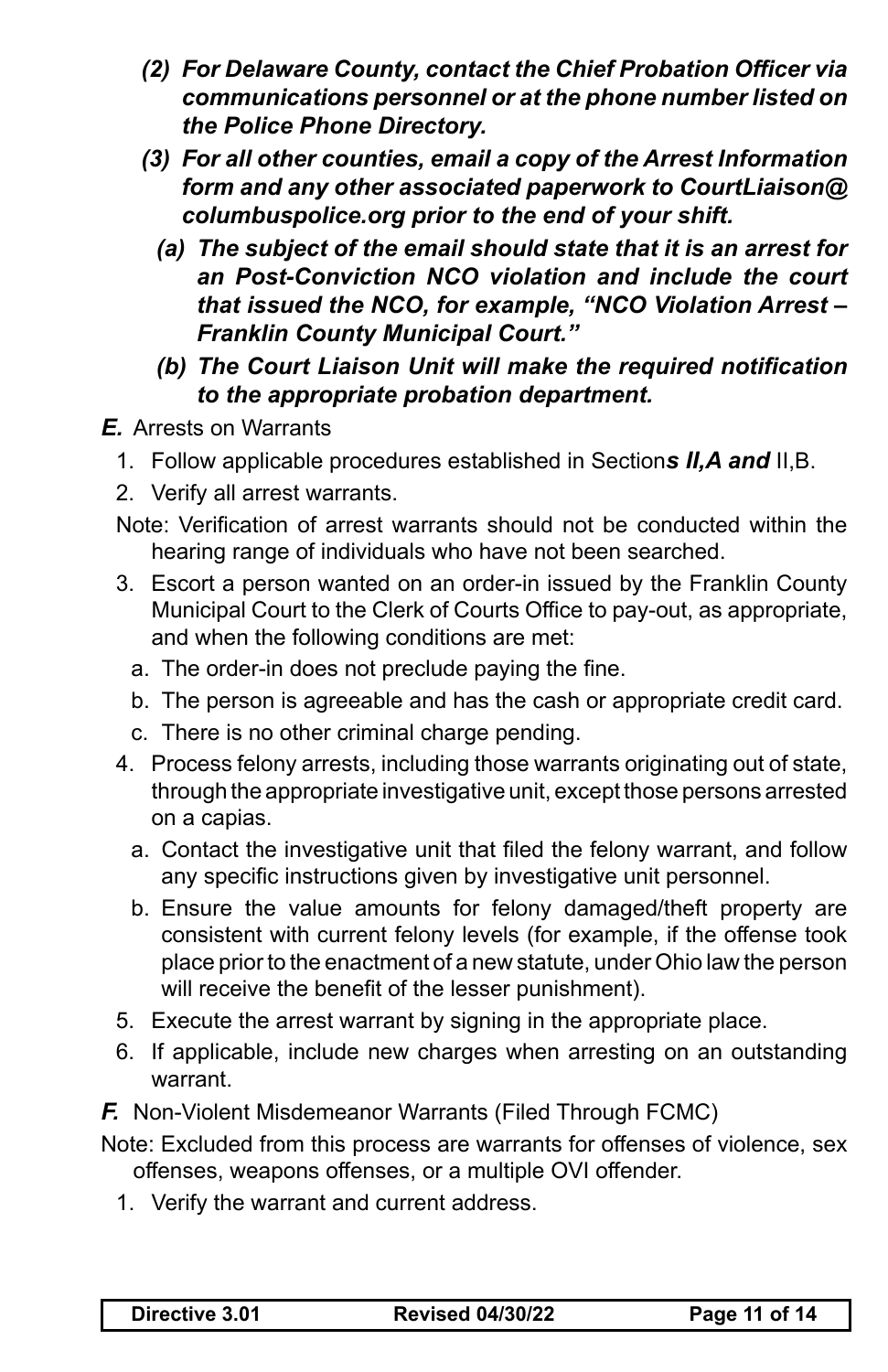- 2. Call the Clerk of Courts Office at (614) 645-8449. Inform the Clerk of Courts Office that a summons in lieu of arrest is being issued and obtain a new court date, time, and courtroom.
- 3. Complete the FCMC Summons to Appear form with the appropriate information.
- 4. Complete and sign the "Return of Executed Warrant" portion and serve the defendant with his or her yellow copy.
	- a. Ensure the "Return of Executed Warrant" box is checked and "Personal Service" is circled.

Note: The defendant does not need to sign the form.

- b. Email the scanned white copy of the FCMC Summons to Appear form to ec@fcmclerk.com and forward the hard copy to the Court Liaison Unit.
- 5. Complete a Miscellaneous Offense Report. If a division report already exists, update the appropriate sections of that report.

Note:TheArrest Information form does not need to be completed at this time.

#### *G.* Remote Clerking

- 1. On-view arrest
	- a. Fax the completed criminal complaint/traffic citation with the cover sheet to the Franklin County Municipal Clerk of Courts. Ensure the criminal complaint is signed and has either the notary seal and stamp or "Peace Officer" circled prior to faxing.
	- b. Advise the Franklin County Municipal Clerk of Courts Office via telephone of the incoming fax and request a case number be assigned.
	- c. Obtain the fax of the criminal complaint/traffic citation. Note the case number on the original criminal complaint/traffic citation.
	- d. Provide jail personnel with the:
		- (1) Faxed face-copy of the criminal complaint/traffic citation with the case number listed.
		- (2) Original criminal complaint/traffic citation.
		- (3) Arrest Information form.
- 2. Outstanding warrant arrest
	- a. Bench warrant, criminal order-in, and/or traffic order-in:
		- (1) Contact the Franklin County Municipal Clerk of Courts Office from the remote clerking station using the dedicated telephone.
		- (2) Provide the clerk's office with the verified case number.
		- (3) Obtain the fax of the requested warrant.
		- (4) Provide jail personnel with the:
			- (a) Faxed copy of the warrant*.*
			- (b) Arrest Information form*.*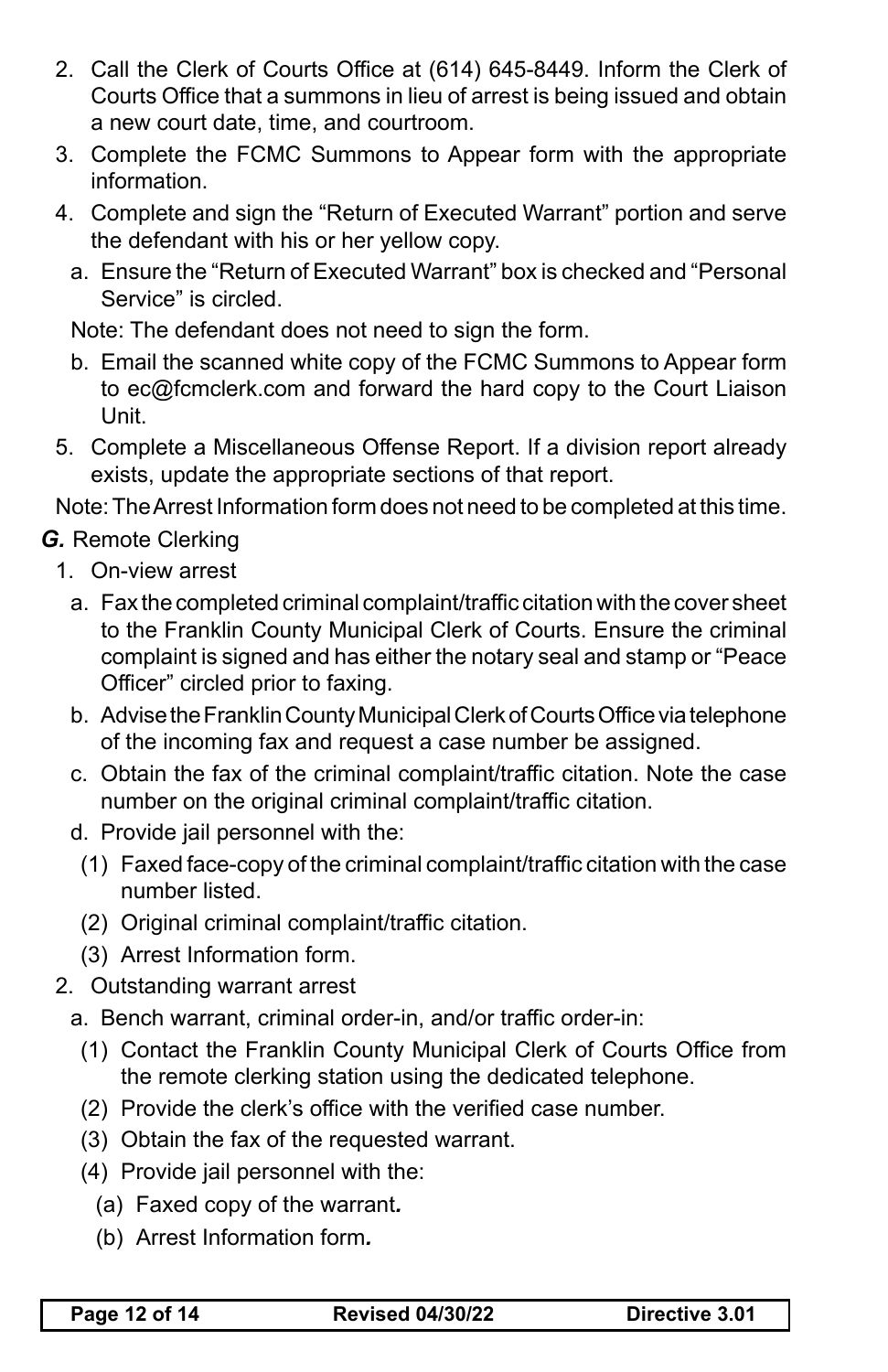- b. Previously issued warrant/warrant contained on a criminal complaint
- (1) Contact the Franklin County Municipal Clerk of Courts Office from the remote clerking station using the dedicated telephone.
- (2) Provide the clerk's office with the verified case number.
- (3) Obtain the two faxes of the criminal complaint and the execution copy.
- (4) Complete the faxed execution copy.
- (5) Provide jail personnel with *the*:
	- (a) Two faxed face-copies of the criminal complaint*.*
	- (b) Execution copy*.*
	- (c) Arrest Information form*.*
- **H.** Arrests for a Foreign Agency
	- 1. If the person is slated by Division personnel, refer to the "Transport and Slating" directive.
	- 2. If the person is not slated by Division personnel:
		- a. Complete a case report with a Case Folder Subject of "Wanted Person – Other Agency."

Note: The Arrest Information form does not need to be completed at this time.

- b. Meet the foreign agency who will retain custody and exchange custody of the prisoner *and their property*. Inform the foreign agency if the arrestee poses any unusual security risks.
- *I.* Charge Dismissal Requests
	- 1. When an individual has provided information about a more serious crime:
		- a. Officers
		- (1) Request dismissal of the current charges in writing from the bureau commander, documenting the reason for the request and how it relates to a more serious charge.
		- (2) Submit the request through the chain of command and obtain approval from the bureau commander prior to seeking a dismissal through the court.
		- (3) If written approval is granted, formally request dismissal of the charges bysubmittingacopyoftheapprovedlettertotheFCMCchiefprosecutor via the Court Liaison Section. The final determination whether to submit the request to the court shall be made by the prosecutor's office.
		- b. Bureau Commander

 Approve or disapprove the charge dismissal request.

Note: If another bureau or agency filed the charge, consult with the responsible bureau or agency prior to granting approval.